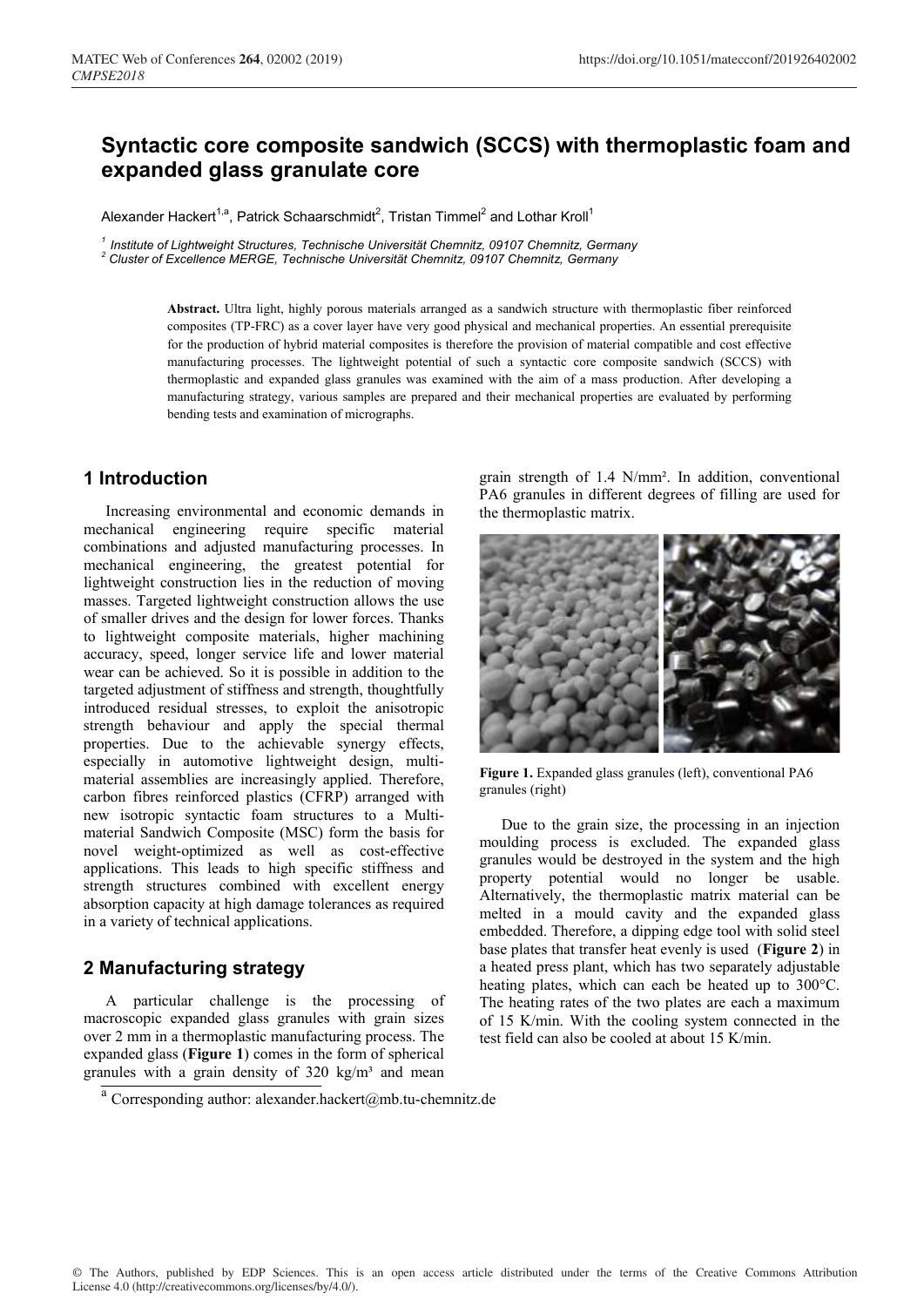

**Figure 2.** Thermal pressing tool in an exploded view

For the cover layers of the symmetric core composite unidirectional, carbon fibre reinforced, thermoplastic Prepregs are used. These thermoplastic semi-finished products pre-impregnated with PA6 were used in various applications, such as the production of organic sheets or core composites with aluminium foam in many thermoplastic manufacturing processes.

### **3 Production process**

Uniform samples for bending tests and micrograph analyzes were performed for the investigation of the material properties of the manufactured material composite. The production can be divided into three steps: the preparation, the pressing of the individual layers and the remoulding of the sample plate.

#### **3.1 Preparation**

First, the unidirectional Prepregs with a PA6 matrix and a fibres volume fraction of 60% are cut to the appropriate shape with approx. 1mm of space per side, so that the fibres in the tool are not compressed. For the samples with fibreglass top layer, three layers per side are used, for the carbon fibre top layers six layers each. In the tool, the core composite is built up in its individual layers (**Figure 3**). The bottom layer is formed by the Prepregs with fibre orientation along the x-axis, followed by a layer of 100 ml or 85 g of PA6 granules. The middle layer is 85 ml or 20 g of expanded glass granules. After that come again a layer PA6 and the upper cover layer.



**Figure 3.** Basic structure of the core composite

In this composition, the core consists of 70% polyamide and 30% expanded glass granules. It should be noted that it is the volume fraction in granular form. The bulk density of unreinforced and reinforced PA6 differs only minimally and is negligible due to measurement errors and differences in the individual grains. The threelayered core structure allows the expanded glass granules to be completely enclosed by the plastic matrix. For two samples, each time with glass and carbon fibre as the topcoat, it is examined whether the matrix eventually flows out of the topcoats into the core when the granules for the core are mixed (**Figure 4**).



**Figure 4.** Mixed granules

As a further variant, samples without cover layers are made in order to determine the material properties of the expanded glass granules in conjunction with the PA6. For this, 150 ml or 127.5 g PA6 are used as the first layer, after which 128 ml or 29 g expanded glass granules, as well as a further layer PA6. Likewise, samples are made whose cores are composed of a blend ratio of 50% by volume of PA6 and 50% by volume of expanded glass granules, and consist entirely of reinforced PA6. For comparison with currently available core materials, samples are also made with aluminium foam.

### **3.2 The pressing process**

The production cycle is set on the laboratory press without pressure, because the expanded glass granules are not crushed on the one hand and the second not to be pushed too close to the outer layers. Due to the thermal expansion of the tool and of the plastic, a pressure of approximately 10  $N/cm<sup>2</sup>$  arises after the heating phase.

The cycle time is largely limited by the system-side heating and cooling rate of 15 K/min (**Figure 5**).



**Figure 5.** Optimized production cycle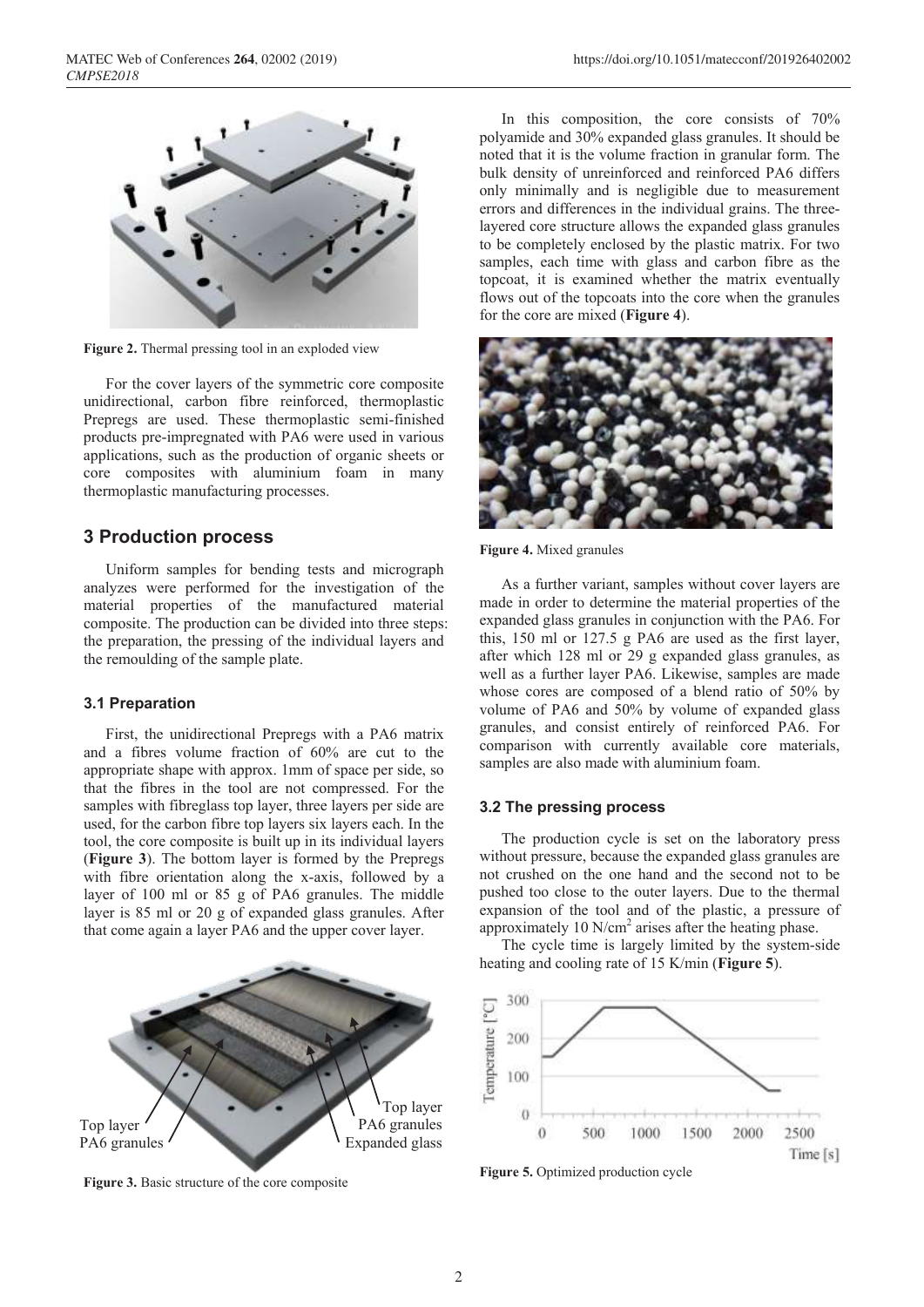For the first one hundred seconds, the hotplates are held constant at 150°C to bring the tool up to temperature. It is then heated to 280°C and held this temperature for 500 s. Afterwards it is cooled to 60°C. By means of empirical experiments, the machine boundary conditions and the cycle parameters resulting there from during the melting phase are optimized. Overall, there is a cycle time of about 39 minutes.

### **3.3 Result**

During the production of varying samples, a direct influence of the starting materials and their composition as well as their mixing ratio and the mixing strategy could be demonstrated. The unreinforced polyamide sank and the expanded glass granulates floated on the melt. It formed very large air pockets. These have a great influence on the material properties.



**Figure 6.** Structure of varying unreinforced samples

In contrast, the reinforced polyamide forms a smallpored, foam-like structure. The fibre reinforcement acts to support and the expanded glass granules are uniformly enclosed by the plastic. Depended on the blend ratios of the reinforced PA6 granulate a varying foam can be adjusted (**Figure 7**). Based on this knowledge, the samples are made for the investigation and optimization of the mechanical properties with fibre reinforced polyamide. A sample was made with a blend of 50% expanded glass granules and 50% glass fiber reinforced polyamide. The specific flexural stiffness in this test is at a level with the 30/70 blend. The higher proportion of expanded glass granules allows a high lightweight construction potential of the core composite and further investigations with different mixing ratios are to be carried out.



**Figure 7.** Varying foam samples

A core composite with thermoplastic expanded glass granulate core offers versatile possibilities. Due to the low density of expanded glass granules, it has a high level of lightweight construction potential. Due to the many individual components, there are a variety of combination options, each having different properties. These influencing factors require a closer examination.

### **4 Examination of mechanical properties**

There are a total of 17 manufactured plates for 87 samples with the different variant diversity and an unreinforced aluminium foam plate available for the investigation of which specific flexural modulus is determined by means of 4-point bending tests. In addition, 40 cuttings for micrographs are used to analyze the macroscopic as well as the microscopic structure.

#### **4.1 Bending tests**

The tests are carried out in accordance with DIN 53293 for the testing of core composites. With the 4-point bending test characteristic values of the core composite are to be determined under bending stress. In particular, the bending moment at failure, the tensile and compressive stress in the outer layers, the specific flexural modulus and the specific bending stiffness. During the bending test, the deflection and the pressing force are recorded. By means of the secant method, by two points in the linear range of the measured values ("Hooke's straight line"), the deflection can be used to calculate the flexural modulus E, where  $\Delta F$  is the change in the pressing force and  $\Delta f$  is the change in the deflection between these points.



**Figure 8.** Hooke's straight line (example)

These specific values can now be divided according to the respective core material displayed and analyzed statistically. Here, the region of the second and third as well as the median Quanitl display. The respective largest and smallest measurement is acquired using the error representation. **Figure 9** compares the specific bending stiffnes of variants with carbon fibre top layer.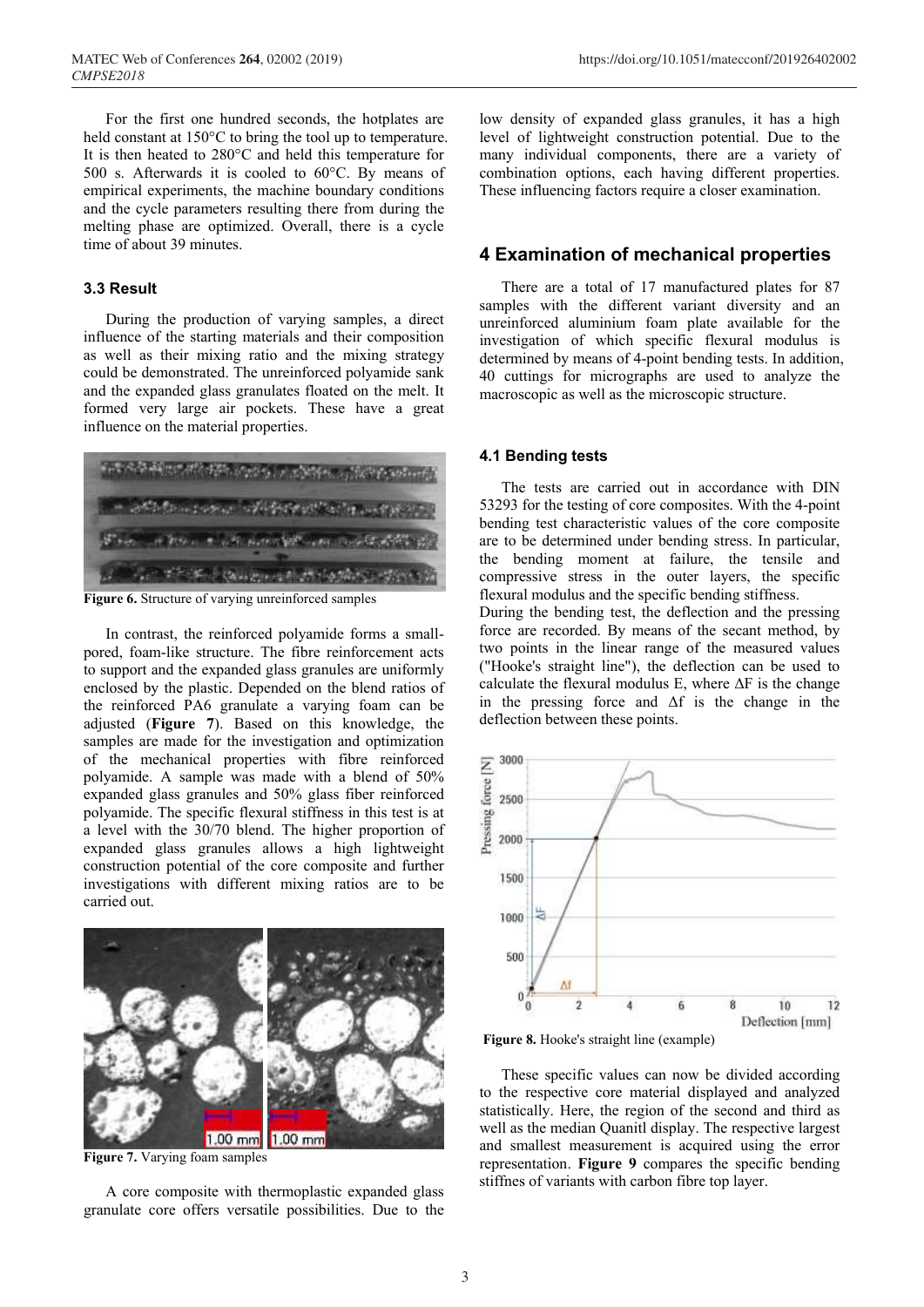

**Figure 9.** Specific bending stiffness

It turns out that it makes a big difference whether the plastic granulate and the expanded glass granules are applied in layers or mixed directly. However, further investigations are necessary for this. The illustration also shows that the specific bending stiffness of the core without expanded glass granules is significantly lower than all variants with reinforced expanded glass-plastic core. The core values of the mixed granules reach the best values. The unreinforced polymer matrix again turns out to be insufficient. Although the determination of the specific bending stiffness of the samples without cover layer by the 4-point bending test is not universally valid, the individual core materials can be compared with each other. It should be noted that the specific bending strength of the aluminium foam 2.7 times as large as the module of the unreinforced PA6. The reinforced polyamide is approximately in the middle.

#### **4.2 Micrographs**

In addition to the flexural stiffness tests, many essential properties can also be determined by analyzing micrographs.

For this purpose, the sample plate is cut at a suitable location and the individual blanks embedded in a redcoloured epoxy resin, so that you get a quasi-flat surface. Afterwards, the sample is ground with ever finer sandpaper until the cut surface is exposed. The last step is to polish the surface.

When grinding and polishing, glass particles are always removed from the blown glass grains, so that it is not possible to obtain a completely scratch-free surface. These are visible in the micrographs, but interfere with the analysis only insignificantly. In order to save embedding always several samples are housed in a specific form as shown in **Figure 10**. The micrographs are viewed under a digital reflected light microscope,

with a maximum magnification of 3000x, which allows a direct analysis of the micrographs after recording.



**Figure 10.** Samples, housed in a specific form

In the micrographs, the following material properties can be examined, which are described in more detail in the following chapter:

- Phase differences and their distribution
- Pore size and distribution

#### *4.2.1 Phase differences*

In the micrographs, the individual phases or materials can be clearly identified. These are composed of the polyamide matrix, the reinforcing fibres, the expanded glass granules and air inclusions.

Accordingly, the distribution of the expanded glass granules can be analyzed in the macroscopic range. When in samples with unreinforced polyamide as the core material is a "floating" of the expanded glass granules can be seen, with a large part of the granules collected in the upper part of the samples. Also, it can be seen very well on the basis of this micro section, the triggering of the glass particles.

In the samples with reinforced polyamide as the core matrix, a more even distribution of core matrix, expanded glass granules and air inclusions occurs, which explains the lower variability of the material properties in the bending test. In all micrographs, it should be noted positively that the expanded glass granulate is uniformly enclosed by the matrix. Even between closely adjacent granules, a separating layer of matrix material is detectable.

At the boundary layer between the matrix and the expanded glass granules, a dark border form, which at first sight might be interpreted as a gap (see **Figure 11**). To study this more thoroughly, a depth analysis was performed. With the measuring system of the reflectedlight microscope, a series of images can be created with a small change in the focal length, which are assembled directly into a three-dimensional system in the system.



**Figure 11.** Samples, housed in a specific form